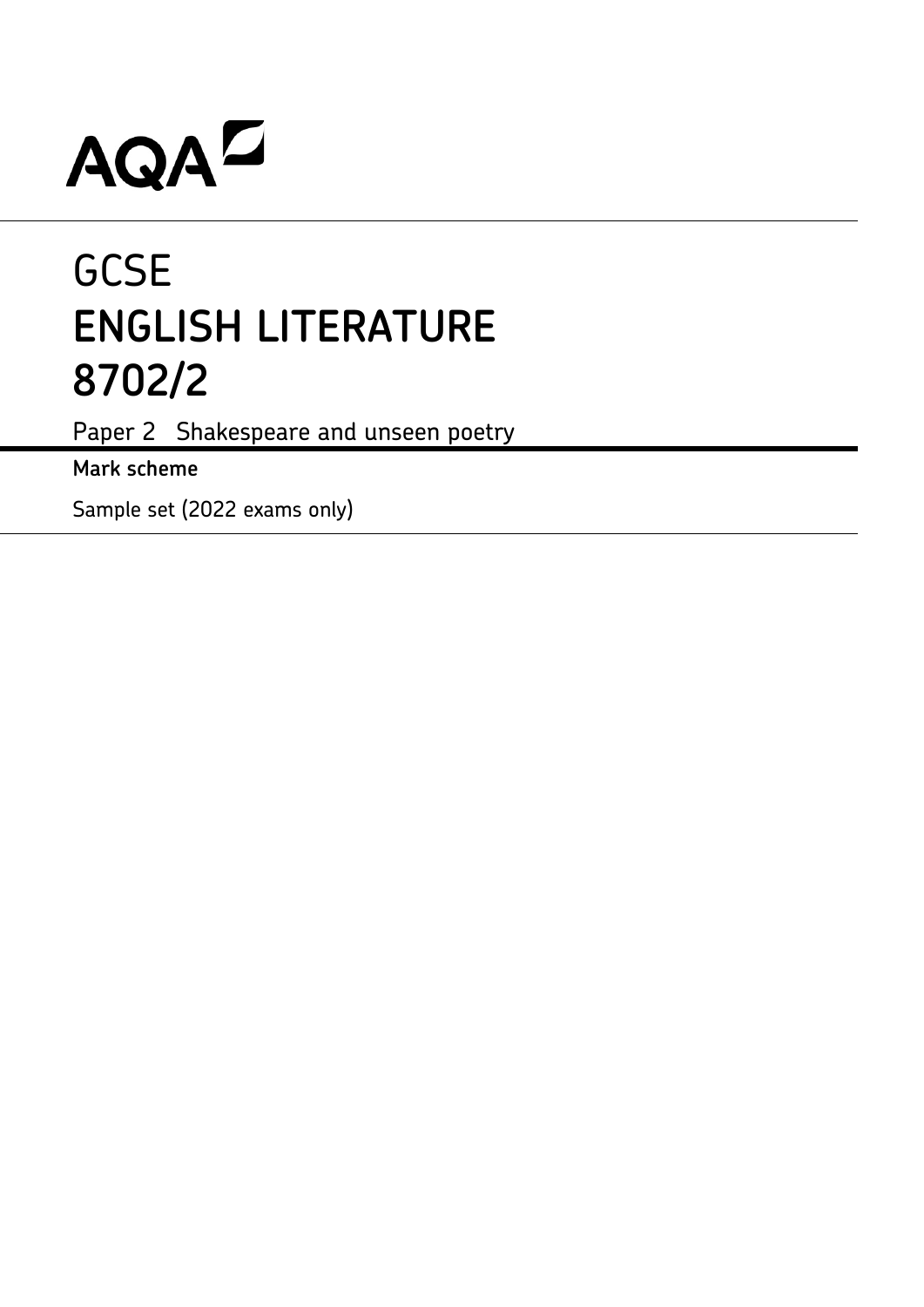Mark schemes are prepared by the Lead Assessment Writer and considered, together with the relevant questions, by a panel of subject teachers. This mark scheme includes any amendments made at the standardisation events which all associates participate in and is the scheme which was used by them in this examination. The standardisation process ensures that the mark scheme covers the students' responses to questions and that every associate understands and applies it in the same correct way. As preparation for standardisation each associate analyses a number of students' scripts. Alternative answers not already covered by the mark scheme are discussed and legislated for. If, after the standardisation process, associates encounter unusual answers which have not been raised they are required to refer these to the Lead Examiner.

It must be stressed that a mark scheme is a working document, in many cases further developed and expanded on the basis of students' reactions to a particular paper. Assumptions about future mark schemes on the basis of one year's document should be avoided; whilst the guiding principles of assessment remain constant, details will change, depending on the content of a particular examination paper.

Further copies of this mark scheme are available from aqa.org.uk

#### **Copyright information**

AQA retains the copyright on all its publications. However, registered schools/colleges for AQA are permitted to copy material from this booklet for their own internal use, with the following important exception: AQA cannot give permission to schools/colleges to photocopy any material that is acknowledged to a third party even for internal use within the centre.

Copyright © 2021 AQA and its licensors. All rights reserved.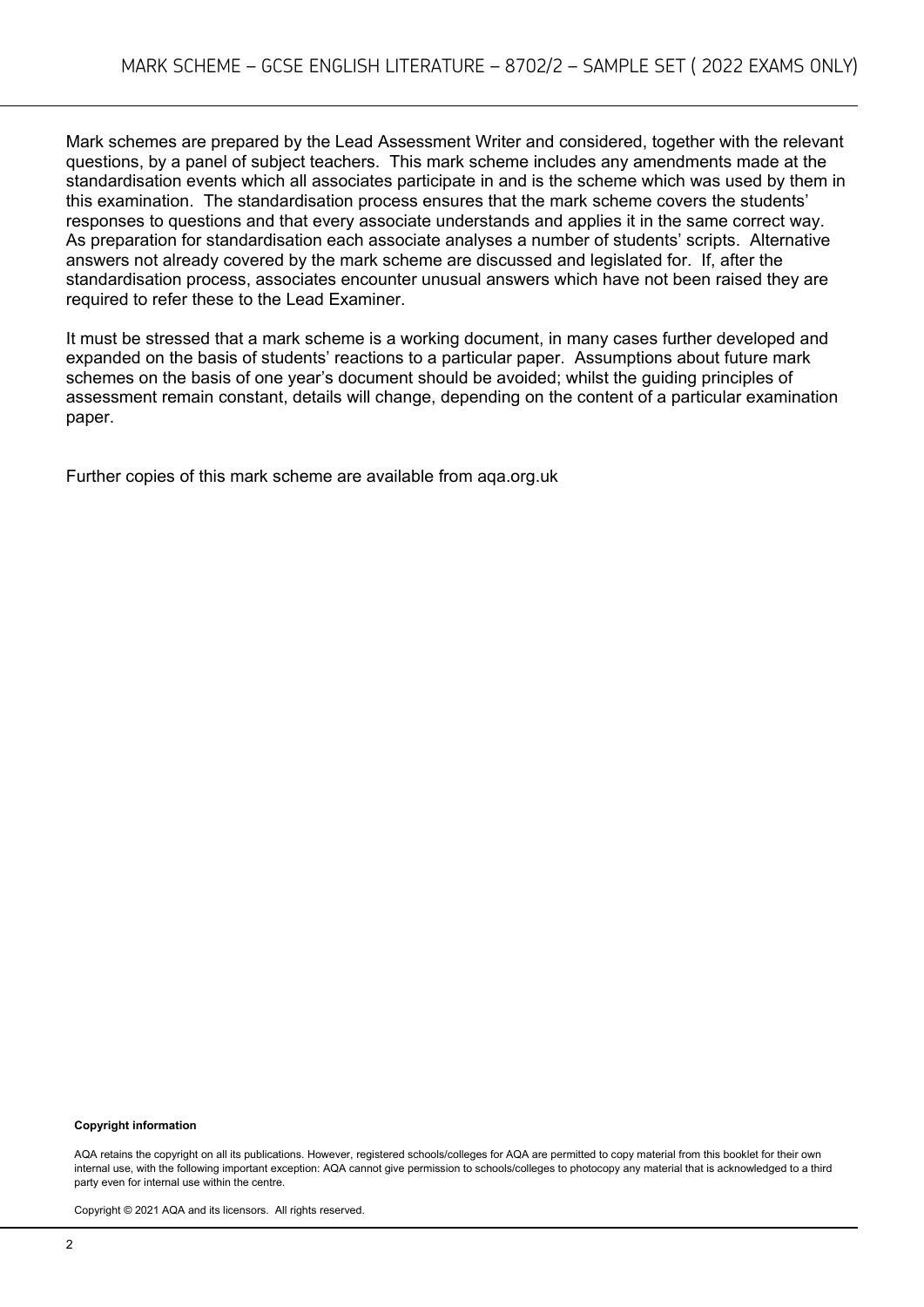#### **Statement of importance**

GCSE English Literature is the study of how writers communicate their ideas about the world, and how readers might respond to these ideas. It aims to develop a critical understanding of the ways in which literary texts are a reflection of, and exploration of, the human condition, the study of which develops empathic understanding of human nature. High-quality English literature is writing which displays recognisable literary qualities and, although shaped by particular contexts, transcends them and speaks about the universality of the human condition. GCSE English Literature aims to enable students to appreciate these qualities, developing and presenting informed, critical responses to the ideas in literary texts and the ways writers present these ideas. It aims to enable students to make links between a variety of written texts and between the text and the context within which it was shaped.

#### **Principles of mark scheme construction**

Each mark scheme is driven by the task and by the statement of importance about GCSE English Literature. It aims to do two things:

- to describe typical features of response in order to decide on a mark
- to identify typical features of proficiency in order to aid discrimination between levels of performance.

Each long form answer mark scheme is constructed using six levels. This is to reflect the ability level of the whole cohort. There are four or five marks within each level to allow for levels of proficiency and to allow for discrimination between levels of cognitive ability across the whole cohort.

Each mark scheme places assessment objectives AO1 and AO2 as the key skills. This is driven by the statement of importance of the subject, in that the study of great literary texts is the study of the interrelationship between the reader and the writer of the text and that the communication and reception of these ideas is an inherent feature of English literature. It is also driven by the acknowledgement that GCSE English Literature assesses cognitive levels of ability; the level of response to ideas will have parity with the level of response to the methods of communicating those ideas.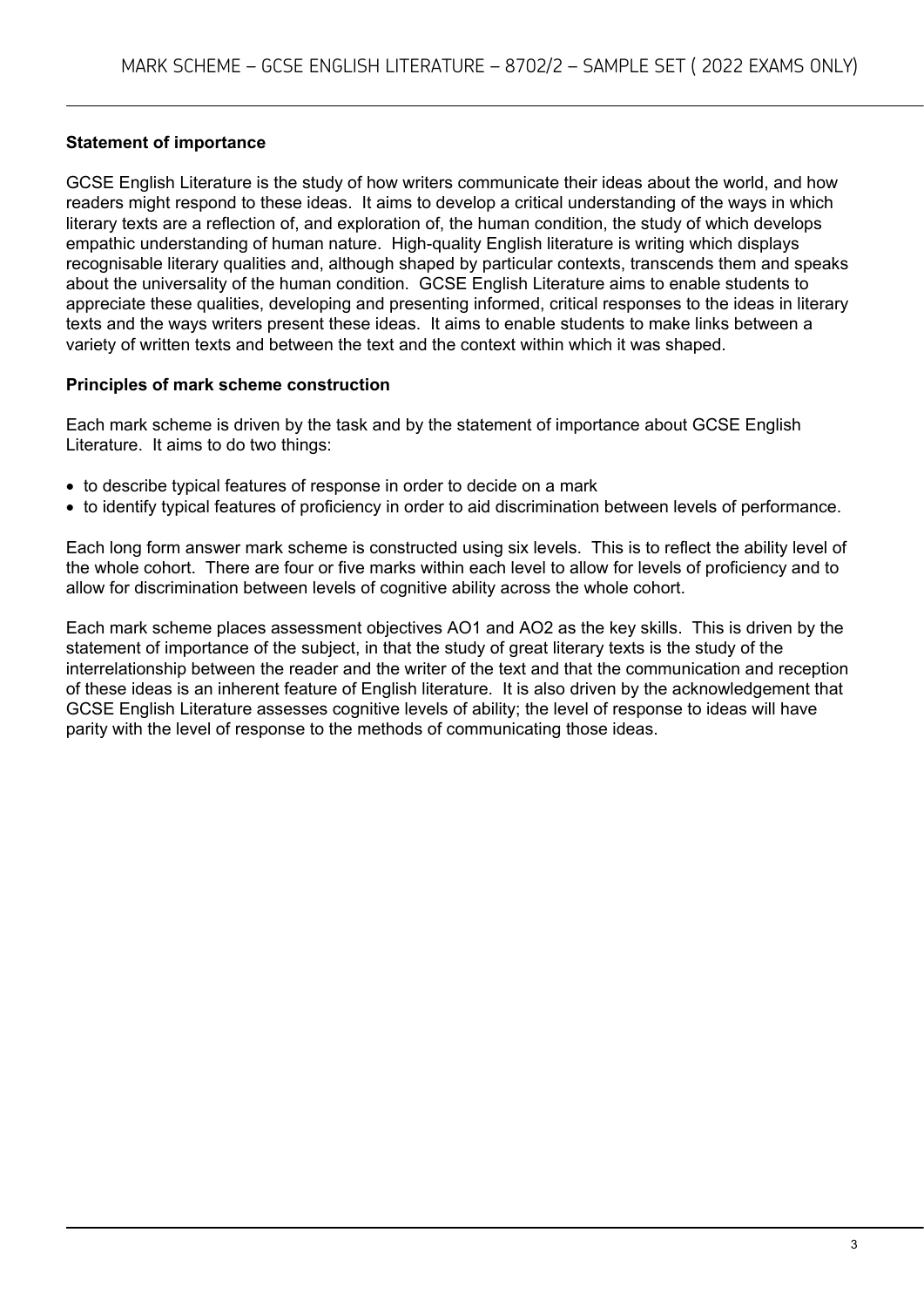#### **How to apply the mark scheme**

The mark scheme is constructed using six levels of attainment that span the whole range of ability at GCSE. The descriptors of attainment reference the assessment objectives for that particular question. Examiners are required to use the mark scheme to consider the whole response and decide upon the most appropriate level. The mark scheme provides two descriptors: a description of typical features of a response in each level, and a description of the kinds of skills candidates in that level will be proficient in. This is in order to support examiners in making their judgement of the extent to which the qualities and skills being demonstrated merit a particular level of attainment. As each response being marked is a response to a particular task, examiners are assessing the extent to which the candidate has responded to the task, and also the level of skill that the candidate has demonstrated.

Each level has four or five marks available and four or five skills descriptors. Fair application of the mark scheme to all candidates is driven by the descriptors in the mark scheme, and therefore examiners are required to make a judgement about the extent to which a candidate achieves every descriptor in that particular level in order to warrant a mark at the top of that level. If a candidate achieves everything in a level, they should be awarded the mark at the top of that level.

Since answers will rarely match a descriptor in all respects, examiners must allow good performance in some aspects to compensate for shortcomings in other respects. Consequently, the level is determined by the 'best fit' rather than requiring every element of the descriptor to be matched. Examiners should aim to use the full range of levels and marks, taking into account the standard that can reasonably be expected of candidates after one or two years of study on the GCSE course and in the time available in the examination.

If a candidate does not address a particular defining feature of a task, examiners are required to make a judgement about the extent to which other skills can place the response in a particular level, and where the response should be placed.

#### **Step 1 Determine a level**

Start at the lowest level of the mark scheme and use it as a ladder to see whether the answer meets the descriptor for that level. The descriptor for the level indicates the different qualities that might be seen in the student's answer for that level. If it meets the lowest level then go to the next one and decide if it meets this level, and so on, until you have a match between the level descriptor and the answer. With practice and familiarity you will find that for better answers you will be able to quickly skip through the lower levels of the mark scheme.

When assigning a level you should look at the overall quality of the answer and not look to pick holes in small and specific parts of the answer where the student has not performed quite as well as the rest. If the answer covers different aspects of different levels of the mark scheme you should use a best fit approach for defining the level and then use the variability of the response to help decide the mark within the level; ie if the response is predominantly level 3 with a small amount of level 4 material it would be placed in level 3 but be awarded a mark near the top of the level because of the level 4 content.

#### **Step 2 Determine a mark**

Once you have assigned a level you need to decide on the mark. The descriptors on how to allocate marks can help with this. The exemplar materials used during standardisation will also help. There will be an answer in the standardising materials which will correspond with each level of the mark scheme. This answer will have been awarded a mark by the Lead Examiner. You can compare the student's answer with the example to determine if it is of the same standard, better or worse than the example.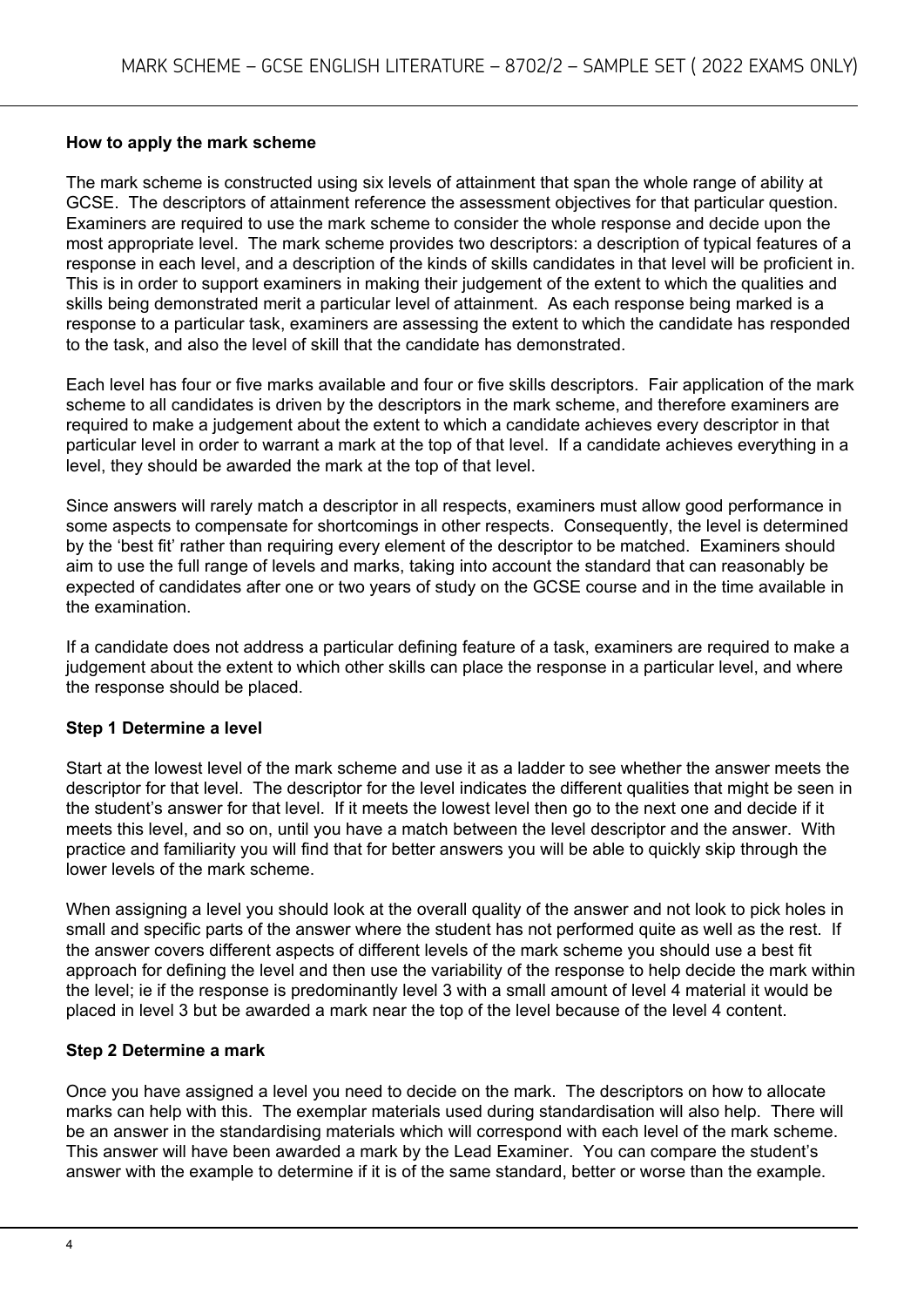You can then use this to allocate a mark for the answer based on the Lead Examiner's mark on the example.

You may well need to read back through the answer as you apply the mark scheme to clarify points and assure yourself that the level and the mark are appropriate.

Indicative content in the mark scheme is provided as a guide for examiners. It is not intended to be exhaustive and you must credit other valid points. Students do not have to cover all of the points mentioned in the indicative content to reach the highest level of the mark scheme.

An answer which contains nothing of relevance to the question must be awarded no marks.

#### **Rubric infringements**

GCSE English Literature is a skills-based subject and, as such, best-fit is the most appropriate means by which the candidature can be fairly and equitably rewarded for their achievements at the end of their course of study. However, a mark scheme also has the function of assessing the extent to which each response meets the requirements of the relevant elements of the particular specification.

Therefore, where a response is judged *not* to have addressed a defining feature of a particular task, such as:

Paper 2 Shakespeare - response to extract and whole text

then this would be classed as a rubric infringement and could, as referenced in the mark scheme, be 'capped' at the top of level 2. Cases of rubric infringement will always be referred to a senior associate who will review the response in order to make a judgement about the totality of the response and therefore the validity of cap application.

#### **Supporting documentation**

Standardising scripts would provide exemplification of attainment in order to guide examiners towards the process of discerning between levels of attainment and to aid judgement about the positioning of each response in terms of a final mark.

Exemplification documents, including indicative content, definitions of key descriptors in the mark scheme and exemplification of these descriptors, provide more detailed guidance to examiners on how to judge the relative qualities and skills being demonstrated by each candidate.

#### **Defining context (AO3)**

AO3 is the understanding of the relationship between the ideas in the text and the contexts of the text. The range of contexts and relationships that is most relevant as part of AO3 will depend on the text, the author and the task. In teaching and assessing AO3, teachers and students can consider context in a flexible way, depending on the text itself and whichever contexts are the most relevant for that particular text. These contexts may relate to the relationship between the text and the context in which it was written. However, the contexts may also relate to the context within which the text is set: location, social structures and features, cultural contexts, and periods in time. Context, where relevant, may also apply to literary contexts such as genres, and also the contexts in which texts are engaged with by different audiences, taking the reader outside the text in order to inform understanding of the meanings being conveyed. Acknowledgement of the universality of a literary text is an integral part of relating to it contextually.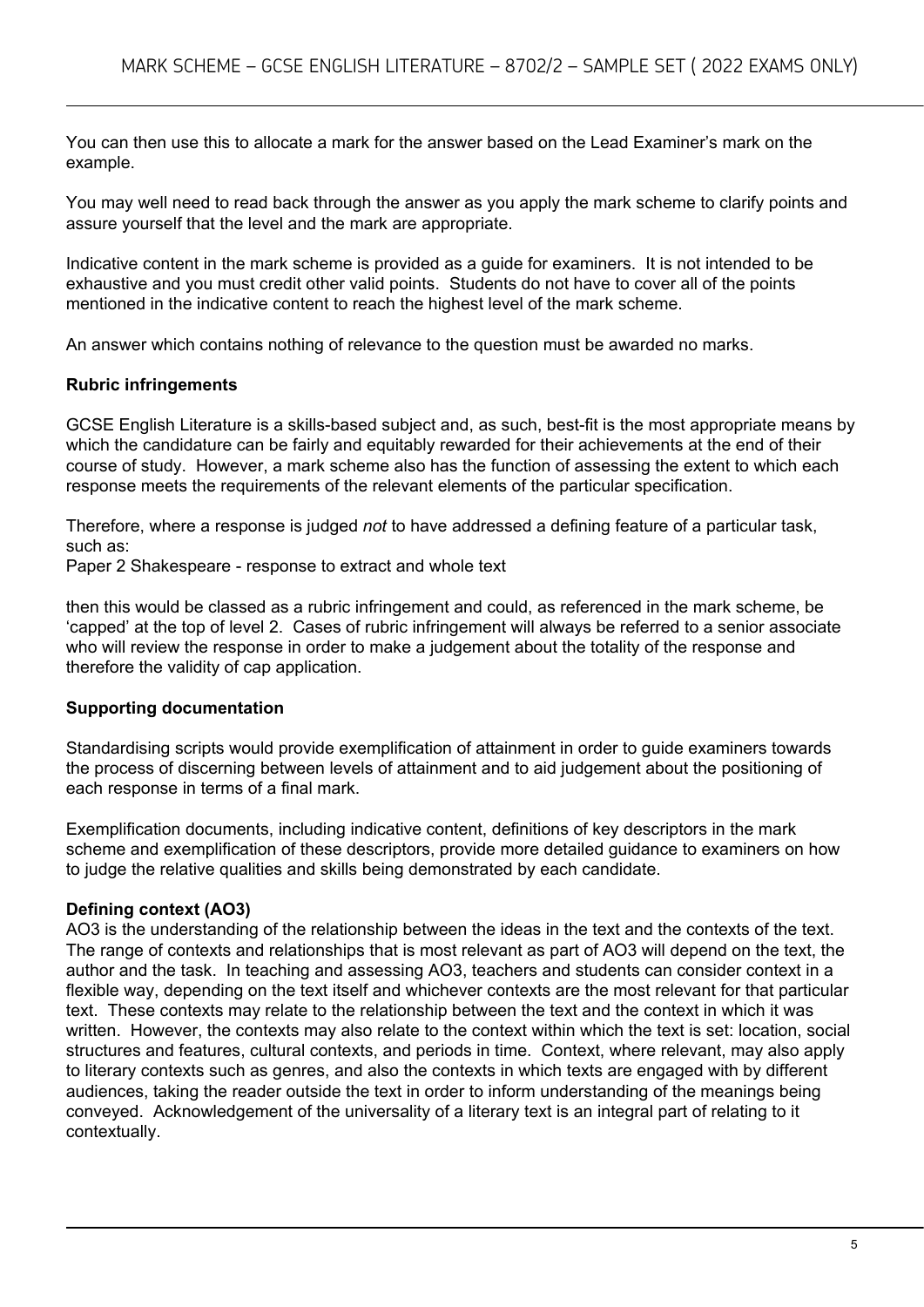Context is assessed throughout the paper. The strand in the mark scheme related to AO3 references 'ideas/perspectives/contextual factors'. However, if a question requires a student to think about the text in its context, this is also reflected inherently through the response to task.

#### **Assessment objectives (AOs)**

| <b>AO1</b>      | Read, understand and respond to texts.                                                                                                             |  |  |
|-----------------|----------------------------------------------------------------------------------------------------------------------------------------------------|--|--|
|                 | Students should be able to:                                                                                                                        |  |  |
|                 | • maintain a critical style and develop an informed personal response                                                                              |  |  |
|                 | • use textual references, including quotations, to support and illustrate<br>interpretations.                                                      |  |  |
| AO <sub>2</sub> | Analyse the language, form and structure used by a writer to create meanings<br>and effects, using relevant subject terminology where appropriate. |  |  |
| AO <sub>3</sub> | Show understanding of the relationships between texts and the contexts in<br>which they were written.                                              |  |  |
| <b>AO4</b>      | Use a range of vocabulary and sentence structures for clarity, purpose and<br>effect, with accurate spelling and punctuation.                      |  |  |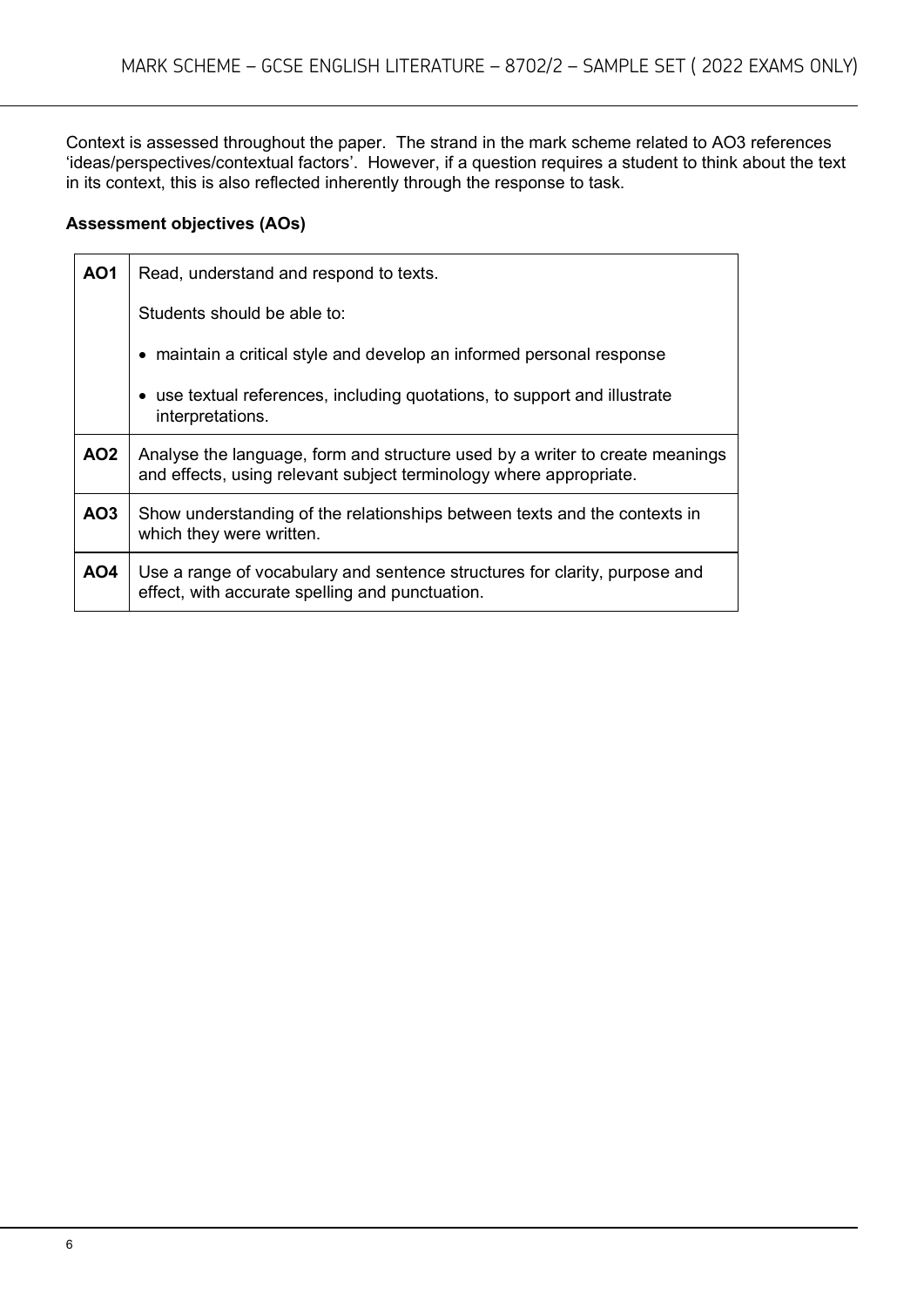#### **Assessment of AO4**

AO4 will be assessed on **Section A** and **Section B (question 7.1 only).** The performance descriptors are provided below.

| <b>Performance descriptor</b>                                                                                                                                                                                                                                        | Marks awarded |  |
|----------------------------------------------------------------------------------------------------------------------------------------------------------------------------------------------------------------------------------------------------------------------|---------------|--|
| High performance:<br>In the context of the level of demand of the question, learners spell<br>and punctuate with consistent accuracy, and consistently use<br>vocabulary and sentence structures to achieve effective control of<br>meaning.                         | 4 marks       |  |
| Intermediate performance:<br>In the context of the level of demand of the question, learners spell<br>and punctuate with considerable accuracy, and use a considerable<br>range of vocabulary and sentence structures to achieve general<br>control of meaning.      | 2-3 marks     |  |
| Threshold performance:<br>In the context of the level of demand of the question, learners spell and<br>punctuate with reasonable accuracy, and use a reasonable range of<br>vocabulary and sentence structures; any errors do not hinder meaning<br>in the response. | 1 mark        |  |

Where a candidate writes nothing or fails to meet threshold performance they should receive 0 marks.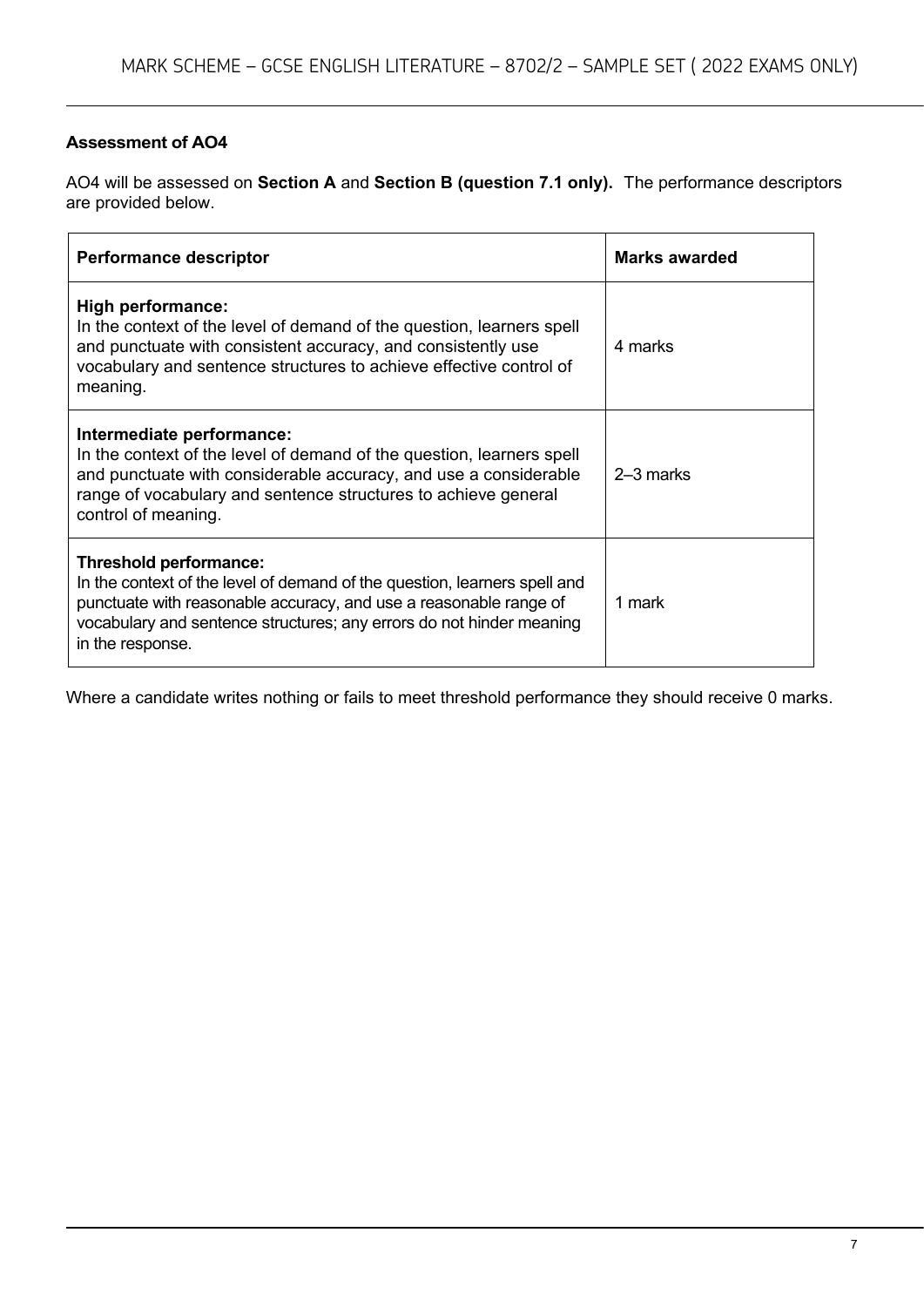| Section A: Shakespeare - Questions 1-6 (30 marks - AO1=12, AO2=12, AO3=6) |  |
|---------------------------------------------------------------------------|--|
|---------------------------------------------------------------------------|--|

| <b>Mark</b>                                                                      | <b>AO</b>       | <b>Typical features</b>                                                                                                                                                                       | How to arrive at a mark                                                                                                                                                                                                                                          |
|----------------------------------------------------------------------------------|-----------------|-----------------------------------------------------------------------------------------------------------------------------------------------------------------------------------------------|------------------------------------------------------------------------------------------------------------------------------------------------------------------------------------------------------------------------------------------------------------------|
| Level 6<br>Convincing,<br>critical<br>analysis and<br>exploration<br>26-30 marks | AO <sub>1</sub> | • Critical, exploratory, conceptualised response<br>to task and whole text.<br>• Judicious use of precise references to support<br>interpretation(s).                                         | At the top of the level, a candidate's response is likely to be a<br>critical, exploratory, well-structured argument. It takes a<br>conceptualised approach to the full task supported by a range<br>of judicious references. There will be a fine-grained and   |
|                                                                                  | AO <sub>2</sub> | • Analysis of writer's methods with subject<br>terminology used judiciously.<br>• Exploration of effects of writer's methods to<br>create meanings.                                           | insightful analysis of methods supported by judicious use of<br>subject terminology. Convincing exploration of one or more<br>ideas/perspectives/contextual factors/interpretations.                                                                             |
|                                                                                  | AO <sub>3</sub> | • Exploration of ideas/perspectives/contextual<br>factors shown by specific, detailed links<br>between context/text/task.                                                                     | At the bottom of the level, a candidate will have Level 5 and<br>be starting to demonstrate elements of exploratory thought<br>and/or analysis of writer's methods and /or contexts.                                                                             |
| Level 5<br>Thoughtful,<br>developed<br>consideration<br>21-25 marks              | AO <sub>1</sub> | • Thoughtful, developed response to task and<br>whole text.<br>• Apt references integrated into interpretation(s).                                                                            | At the top of the level, a candidate's response is likely to be<br>thoughtful, detailed and developed. It takes a considered<br>approach to the full task with references integrated into<br>interpretation; there will be a detailed examination of the effects |
|                                                                                  | AO <sub>2</sub> | • Examination of writer's methods with subject<br>terminology used effectively to support<br>consideration of methods.<br>• Examination of effects of writer's methods to<br>create meanings. | of methods supported by apt use of subject terminology.<br>Examination of ideas/perspectives/contextual factors, possibly<br>including alternative interpretations/deeper meanings.                                                                              |
|                                                                                  | AO <sub>3</sub> | • Thoughtful consideration of<br>ideas/perspectives/contextual factors shown by<br>examination of detailed links between<br>context/text/task.                                                | At the bottom of the level, a candidate will have Level 4 and<br>be starting to demonstrate elements of thoughtful consideration<br>and/or examination of writer's methods and/or contexts.                                                                      |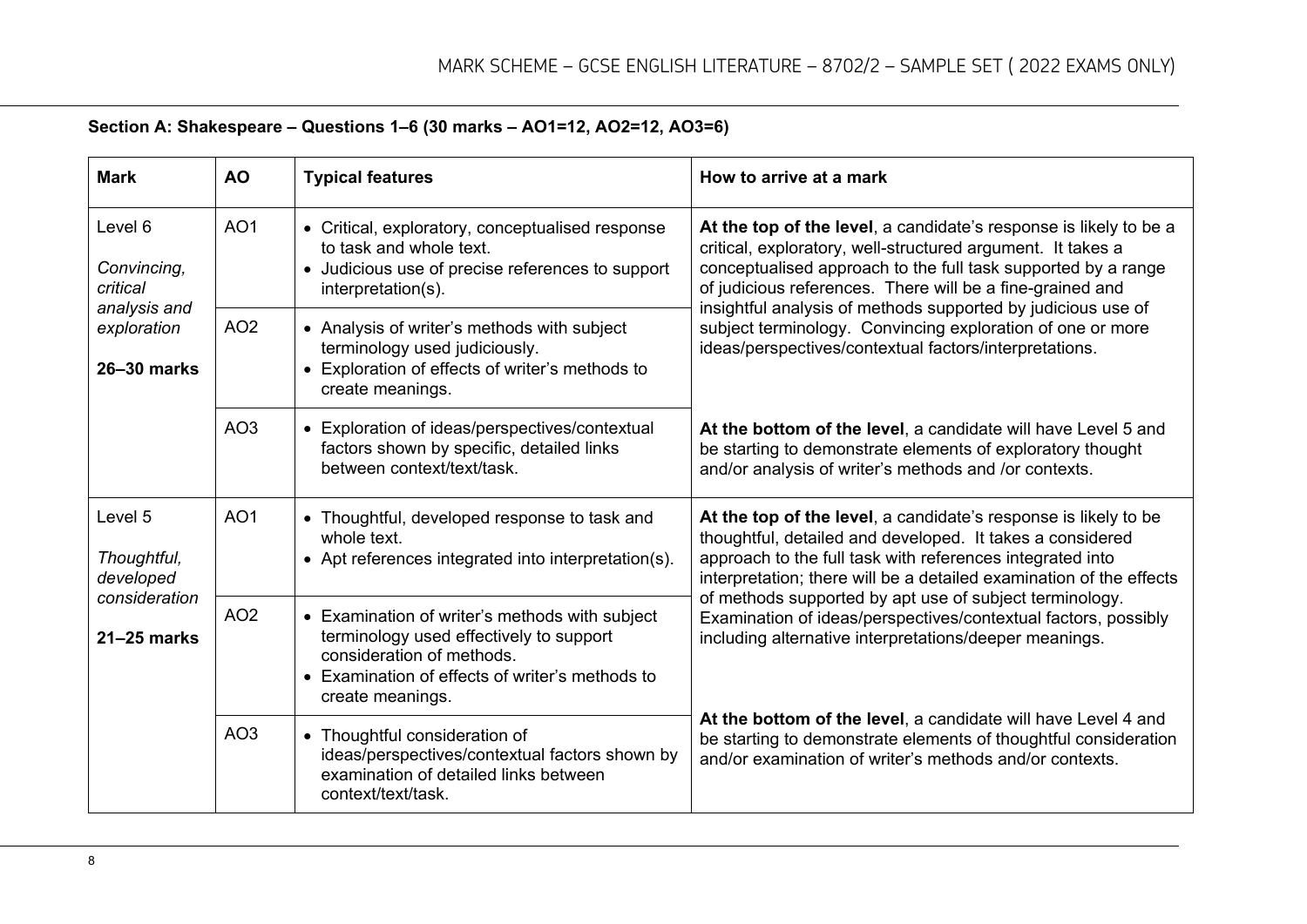| Level 4<br>Clear<br>understanding                                | AO <sub>1</sub> | • Clear, explained response to task and whole<br>text.<br>• Effective use of references to support<br>explanation.                                                               | At the top of the level, a candidate's response is likely to be<br>clear, sustained and consistent. It takes a focused response to<br>the full task which demonstrates clear understanding. It uses a<br>range of references effectively to illustrate and justify                                                                        |
|------------------------------------------------------------------|-----------------|----------------------------------------------------------------------------------------------------------------------------------------------------------------------------------|-------------------------------------------------------------------------------------------------------------------------------------------------------------------------------------------------------------------------------------------------------------------------------------------------------------------------------------------|
| $16 - 20$ marks                                                  | AO <sub>2</sub> | • Clear explanation of writer's methods with<br>appropriate use of relevant subject terminology.<br>• Understanding of effects of writer's methods to<br>create meanings.        | explanation; there will be clear explanation of the effects of a<br>range of writer's methods supported by appropriate use of<br>subject terminology. Clear understanding of<br>ideas/perspectives/contextual factors.                                                                                                                    |
|                                                                  | AO <sub>3</sub> | • Clear understanding of ideas/perspectives/<br>contextual factors shown by specific links<br>between context/text/task.                                                         | At the bottom of the level, a candidate will have Level 3 and<br>be starting to demonstrate elements of understanding and/or<br>explanation of writer's methods and/or contexts.                                                                                                                                                          |
| Level 3<br>Explained,<br>structured<br>comments<br>$11-15$ marks | AO <sub>1</sub> | • Some explained response to task and whole<br>text.<br>• References used to support a range of relevant<br>comments.                                                            | At the top of the level, a candidate's response is likely to be<br>explanatory in parts. It focuses on the full task with a range of<br>points exemplified by relevant references from the text; there<br>will be identification of effects of a range of writer's methods<br>supported by some relevant terminology. Explanation of some |
|                                                                  | AO <sub>2</sub> | • Explained/relevant comments on writer's<br>methods with some relevant use of subject<br>terminology.<br>• Identification of effects of writer's methods to<br>create meanings. | relevant contextual factors.                                                                                                                                                                                                                                                                                                              |
|                                                                  | AO <sub>3</sub> | • Some understanding of implicit ideas/<br>perspectives/contextual factors shown by links<br>between context/text/task.                                                          | At the bottom of the level, a candidate will have Level 2 and<br>be starting to explain and/or make relevant comments on<br>writer's methods and/or contexts.                                                                                                                                                                             |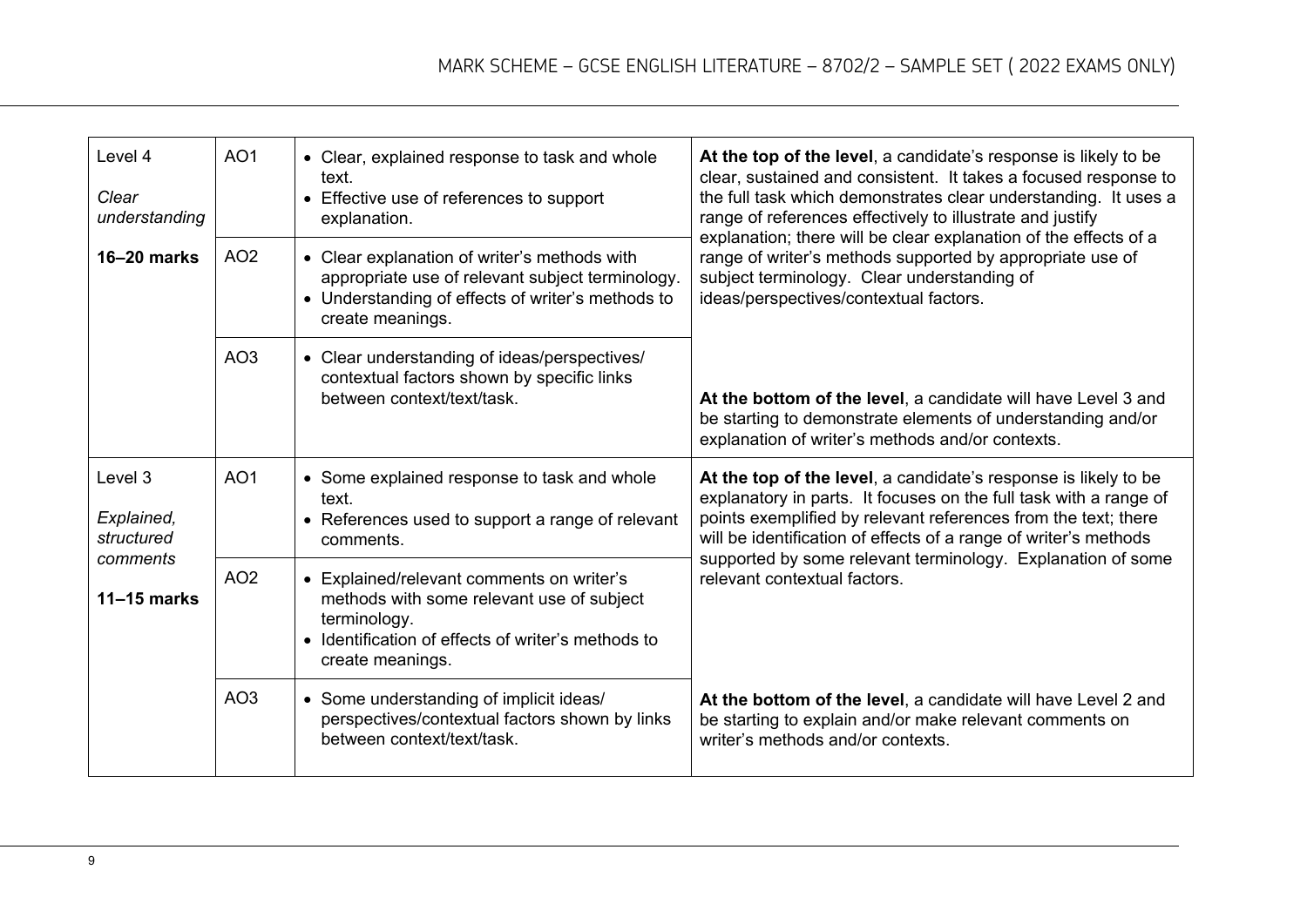| Level <sub>2</sub><br>Supported,<br>relevant<br>comments<br>6-10 marks | AO <sub>1</sub><br>AO <sub>2</sub> | • Supported response to task and text.<br>• Comments on references.<br>• Identification of writers' methods.<br>• Some reference to subject terminology. | At the top of the level, a candidate's response is likely to be<br>relevant and supported by some explanation. It will include<br>some focus on the task with relevant comments and some<br>supporting references from the text. There will be identification<br>of deliberate choices made by writer with some reference to<br>subject terminology. Awareness of some contextual factors. |
|------------------------------------------------------------------------|------------------------------------|----------------------------------------------------------------------------------------------------------------------------------------------------------|--------------------------------------------------------------------------------------------------------------------------------------------------------------------------------------------------------------------------------------------------------------------------------------------------------------------------------------------------------------------------------------------|
|                                                                        | AO <sub>3</sub>                    | • Some awareness of implicit ideas/contextual<br>factors.                                                                                                | At the bottom of the level, a candidate's response will have<br>Level 1 and be starting to focus on the task and/or starting to<br>show awareness of the writer making deliberate choices and/or<br>awareness of contexts.                                                                                                                                                                 |
| Level 1<br>Simple,<br>explicit<br>comments                             | AO <sub>1</sub>                    | • Simple comments relevant to task and text.<br>• Reference to relevant details.                                                                         | At the top of the level, a candidate's response is likely to be<br>narrative and/or descriptive in approach. It may include<br>awareness of the task and provide appropriate reference to text;<br>there will be simple identification of method with possible<br>reference to subject terminology. Simple comments/responses                                                              |
| 1–5 marks                                                              | AO <sub>2</sub>                    | • Awareness of writer making choices.<br>• Possible reference to subject terminology.                                                                    | to context, usually explicit.                                                                                                                                                                                                                                                                                                                                                              |
|                                                                        | AO <sub>3</sub>                    | • Simple comment on explicit ideas/contextual<br>factors.                                                                                                | At the bottom of the level, a candidate's response will show<br>some familiarity with the text.                                                                                                                                                                                                                                                                                            |
| 0 marks                                                                |                                    | Nothing worthy of credit/nothing written.                                                                                                                |                                                                                                                                                                                                                                                                                                                                                                                            |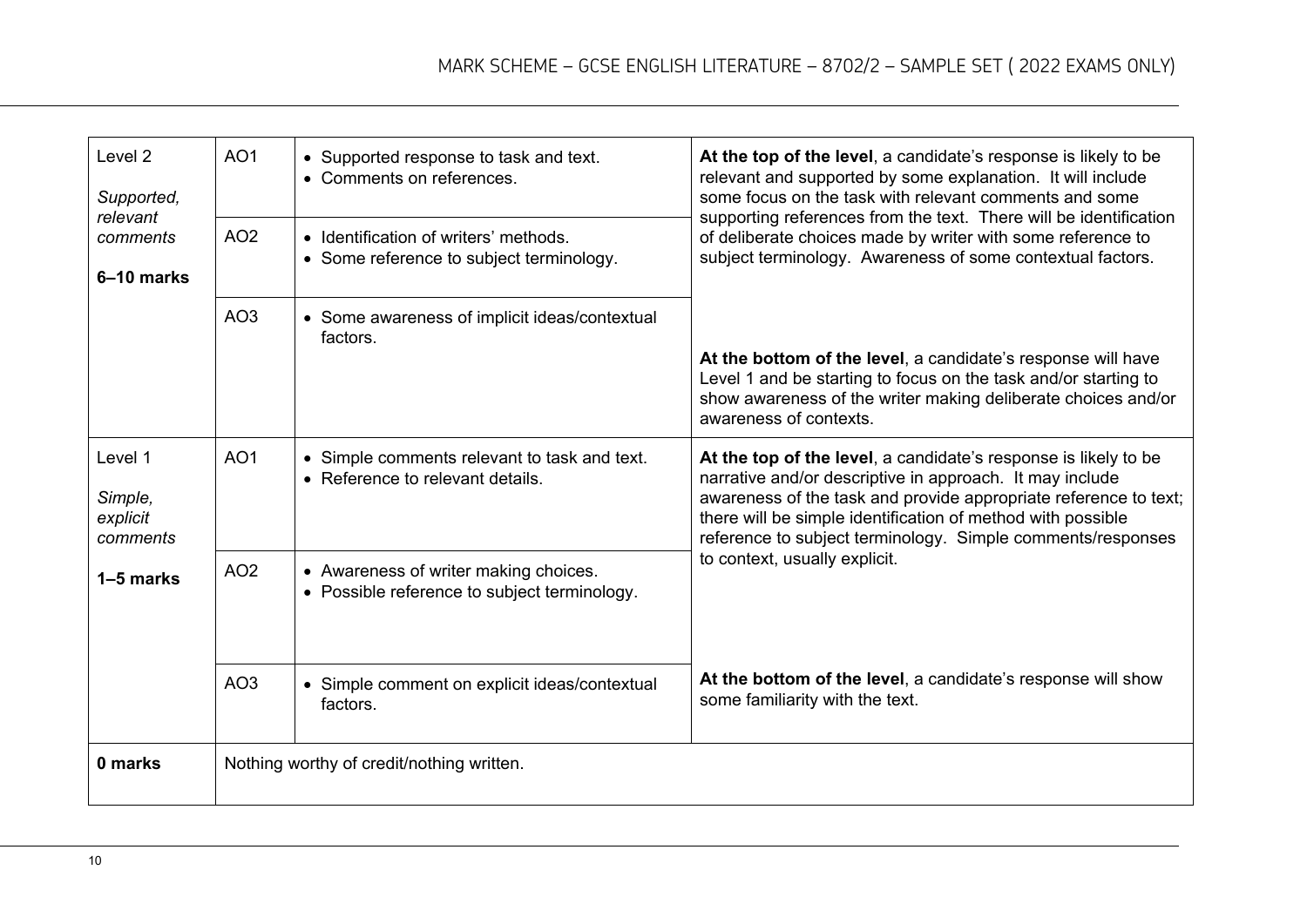#### *Macbeth*

#### **Question 01**

Starting with this moment in the play, explore how Shakespeare presents the attitudes of Macbeth and Banquo towards the supernatural.

Write about:

- how Shakespeare presents the attitudes of Macbeth and Banquo towards the supernatural in this extract
- how Shakespeare presents the attitudes of Macbeth and Banquo towards the supernatural in the play as a whole.

**[30 marks] AO4 [4 marks]**

#### **Indicative content**

**Examiners are encouraged to reward any valid interpretations. Answers might, however, include some of the following:**

#### AO1

- The duality of Macbeth's feelings should he believe what the witches have prophesied for him? He doesn't know what to think
- Banquo is realistic about the 'instruments of Darkness' and the danger of what they can lead him and Macbeth to
- Banquo is keen to hear prophecies for himself and Macbeth is keen to know more
- As the play progresses, Banquo does not act upon his prophecies whereas Macbeth becomes embroiled in them, becoming a murderer and a tyrant – even returning to the witches for more prophecies which he believes completely

#### $AO2$

- The prophetic nature of what Banquo says and the witches' persuasive power
- The seeming contradiction of '*Cannot be ill; cannot be good*' to reveal Macbeth's confused feelings – also his use of questions / confusing ideas
- Fearful images to suggest his attitude to the supernatural
- Any dramatic devices such as the appearance of the dagger and of Banquo's ghost suggest how supernatural forces have overcome Macbeth
- The supernatural drives the plot and drives Macbeth: structural device

- Ideas about the supernatural across time / audience reception
- Supernatural v natural
- Ideas about the theme of deception
- Dramatic context spectacle of the supernatural in the play would be enjoyed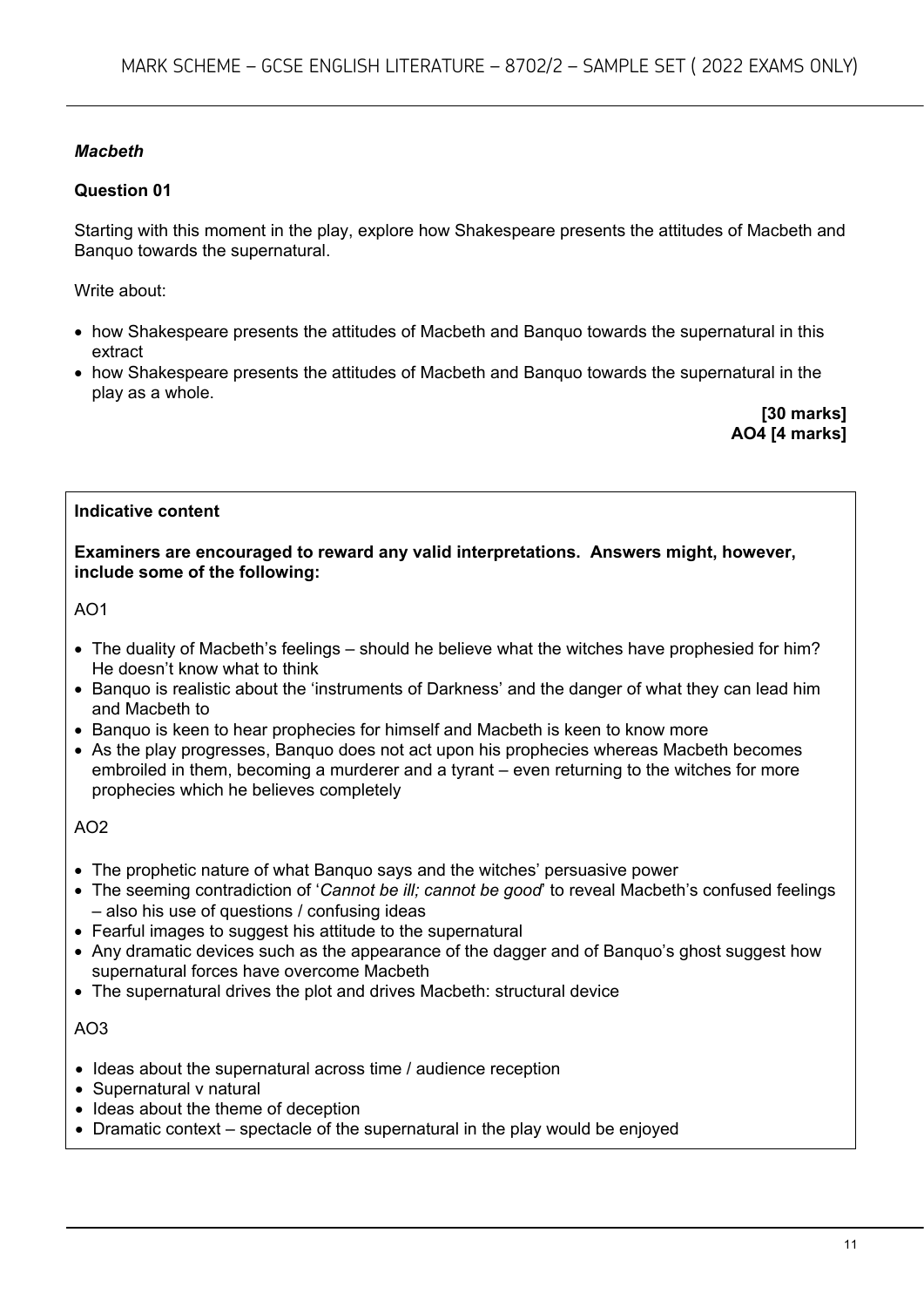#### *Romeo and Juliet*

#### **Question 02**

Starting with this moment in the play, explore how Shakespeare presents relationships between adults and young people in *Romeo and Juliet*.

Write about:

- how Shakespeare presents relationships between adults and young people at this moment in the play
- how Shakespeare presents relationships between adults and young people in the play as a whole.

**[30 marks] AO4 [4 marks]**

#### **Indicative content**

**Examiners are encouraged to reward any valid interpretations. Answers might, however, include some of the following:**

AO1

- What has happened immediately prior to this moment and how Juliet will be feeling
- The impossible position that the announcement places Juliet in
- Lord Capulet's rationale for his 'decree' and why he might be so shocked by Juliet's refusal
- The secrets between Juliet and her parents
- Other relationships between adults and young people: for example the parallel roles of Friar Lawrence and The Nurse, the difference between the ways the Montague and the Capulet families demonstrate care for their children

AO2

- Contrast between start of the scene and the end of the scene and the placing of this moment in terms of plot development, showing theme of opposition structurally
- Capulet's insulting language / aggressive use of mimicry towards Juliet and what this highlights about power dynamic / attitude towards children
- Capulet's use of imperative language and what this highlights about his relationship with his daughter / attitude towards the role of a parent
- Balance of / contrast between Juliet's language and Capulet's language
- Dramatic irony in terms of adults not aware of the reason for Juiliet's refusal
- Possible contrast between the ways the Capulets and the Montagues show parental care

- Ideas of ownership / lack of power
- Ideas about patriarchal society
- The role of daughter as marriageable commodity
- Ideas about marriage as 'honour'
- Lady Capulet's role in the scene and what this highlights about the role of mother / wife in the context of this play
- The role of other adults (Friar Lawrence / The Nurse) as confidant / parental figure to the young people
- How the Capulets' reaction to Juliet's refusal highlights contextual differences in terms of potentially different audience reactions over time / culture / societal attitudes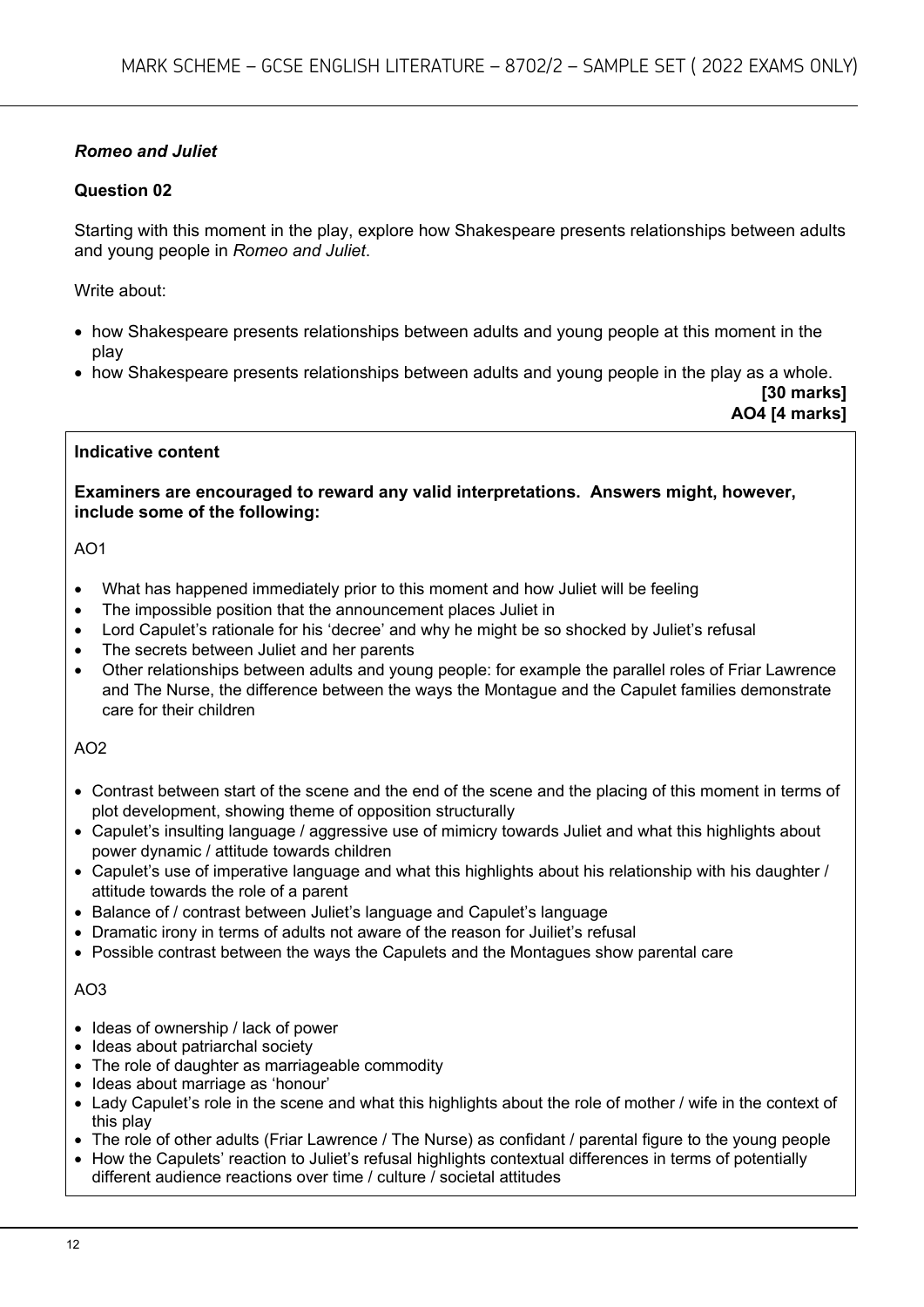#### *The Tempest*

#### **Question 03**

Starting with this conversation, explore how Shakespeare presents the romantic relationship between Miranda and Ferdinand.

Write about:

- how Shakespeare presents the romantic relationship at this moment in the play
- how Shakespeare presents the romantic relationship in the play as a whole.

**[30 marks] AO4 [4 marks]**

#### **Indicative content**

**Examiners are encouraged to reward any valid interpretations. Answers might, however, include some of the following:**

#### AO1

- The innocence of both characters and the immediacy of their attraction
- Miranda's naivety and honesty, especially in the way she is forthright in her question to Ferdinand
- Exploration of any idea that the love might not in fact be genuine as both could be pawns of Prospero

AO2

- The way attraction is presented physically / visually: mirror / jewel / features
- Ferdinand's hyperbolic language used to profess his genuine love for Miranda
- Contrast between Ferdinand and Miranda's language used to describe themselves
- Miranda's bold question and how this highlights her innocence and simple nature
- Language of freedom and slavery and how this mirrors the themes of the play

- Ideas about innocence and corruption
- Ideas about freedom / slavery and how these themes run throughout the play
- Ferdinand's willingness to submit to Prospero's commands for the sake of Miranda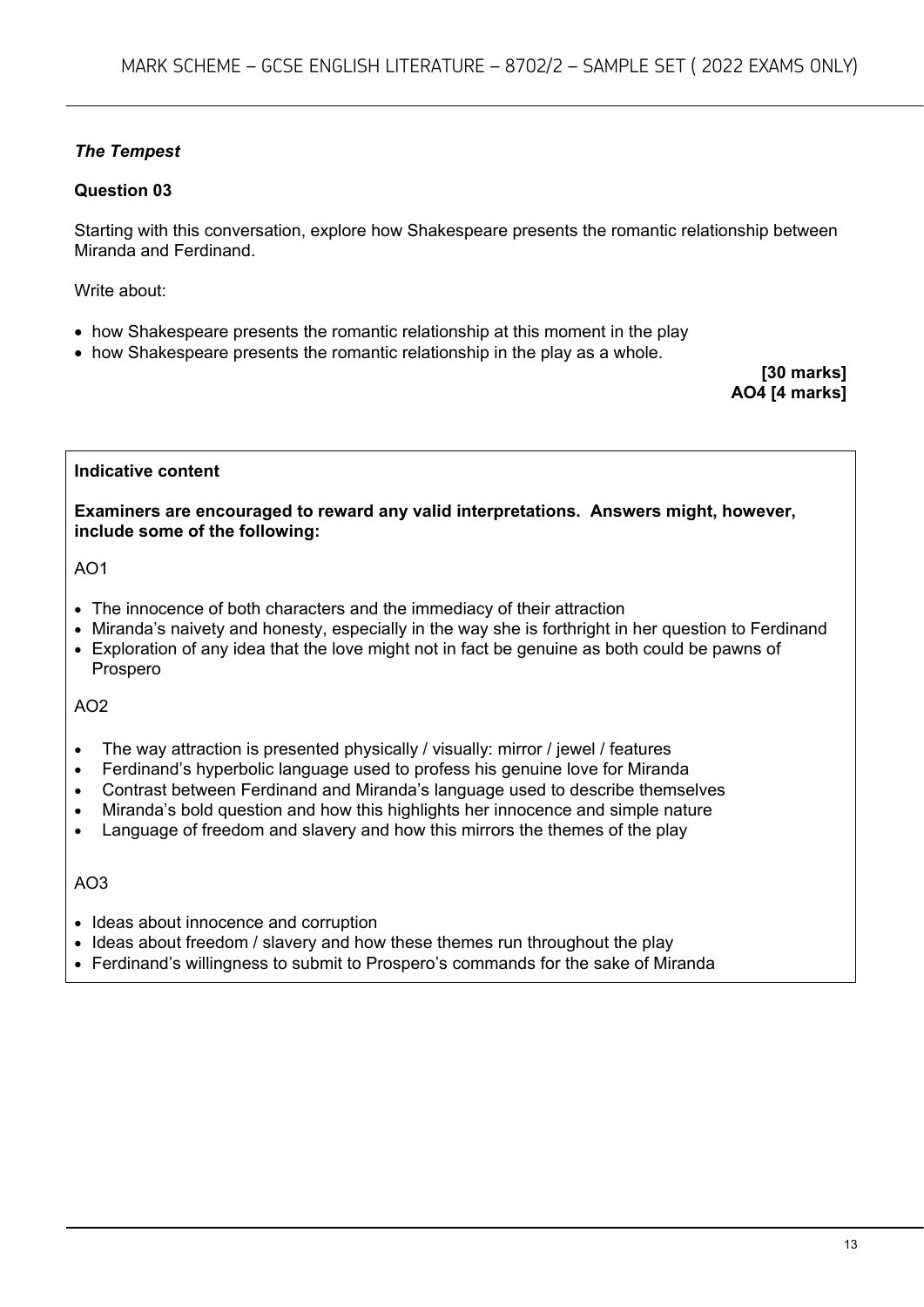#### *The Merchant of Venice*

#### **Question 04**

Starting with this moment in the play, explore how Shakespeare presents ideas about justice in *The Merchant of Venice*.

Write about:

- how Shakespeare presents ideas about justice in this extract
- how Shakespeare presents ideas about justice in the play as a whole.

**[30 marks] AO4 [4 marks]**

#### **Indicative content**

**Examiners are encouraged to reward any valid interpretations. Answers might, however, include some of the following:**

#### $AO1$

- Portia 'plays' with the idea of justice making a judgement firstly in favour of Shylock and then in favour of Antonio
- Portia applies the letter of the law in order to ensure justice
- Different perceptions of justice in this extract and throughout the play
- Whether the outcome of the trial is 'iustice'. It may be legal but little mercy is shown to Shylock his life is spared but he is forced to become a Christian
- In a broader sense, candidates may mention: Portia's father's will forbidding her to marry a man of her choice; the outcome of the casket choice may be seen as justice [Bassanio's attitude would convince us of this]; the tricking of Bassanio and Gratiano with the rings

#### AO2

- The exclamatory remarks of Gratiano and Shylock to express their approval of Portia's meeting out of justice
- The precision of Portia's speech suggest her precise application of the law / also the references to 'Jew' and 'Christian' and the significance of same with regard to justice
- The build up of dramatic tension in the court prior to this extract as justice appears to be going in Shylock's favour and how Shakespeare presents his excitement
- How Bassanio endears himself to an audience by his speech before his casket choice 'The world is still deceived by ornament' – in contrast to the shallow words of Morocco and Arragon

- Different ideas about justice maybe related to Christianity / Judaism
- Ideas about justice in relation to mercy
- Ideas about justice related to revenge
- Justice in a wider / moral sense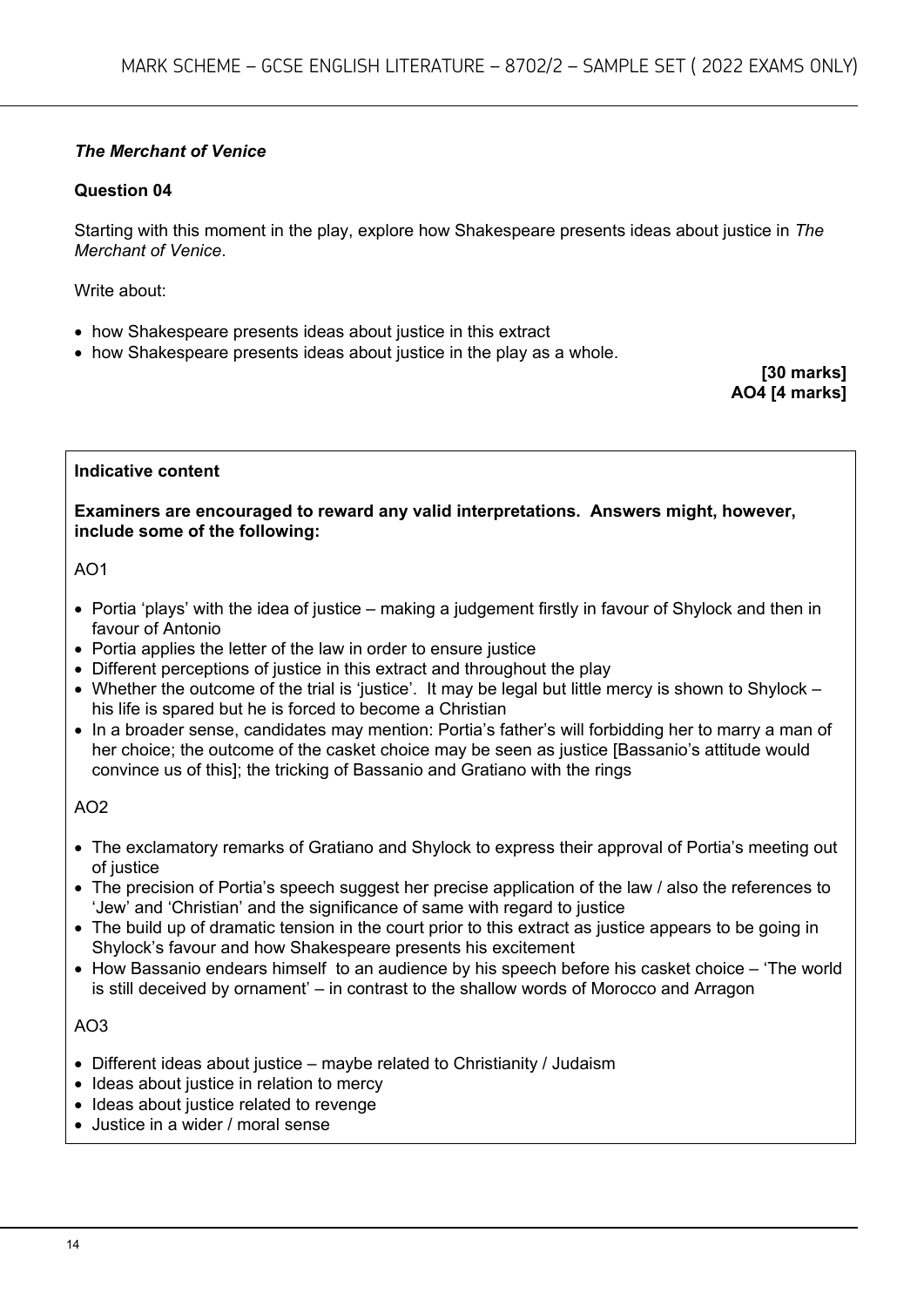#### *Much Ado About Nothing*

#### **Question 05**

The relationship between Beatrice and Benedick is described as 'a merry war' in the play.

Starting with this conversation, explore how Shakespeare presents the relationship between Beatrice and Benedick.

Write about:

- how Shakespeare presents the relationship between Beatrice and Benedick at this moment in the play
- how Shakespeare presents the relationship between Beatrice and Benedick in the play as a whole.

**[30 marks] AO4 [4 marks]**

#### **Indicative content**

**Examiners are encouraged to reward any valid interpretations. Answers might, however, include some of the following:**

AO1

- Beatrice's apparent keen awareness of Benedick and desire to draw him into conversation
- The hint of double meaning in Beatrice's final line, possibly showing deeper feelings which become clearer through the rest of the play
- Benedick's use of the word 'disdain' and how its applicability highlights genuine knowledge of Beatrice, as well as perhaps deeper feelings for her
- The equal nature of the relationship as the plot unfolds and how the two are clearly very well-suited in temperament as well as wit and attitude

 $AO2$ 

- Imagery of nature birds / beasts and so on, and how both use word-play in similar ways, demonstrating their similar natures
- Language used to suggest physical pain
- Parallel structure of the wordplay suggesting strong similarities between the two characters
- Placing of this conversation early in the play to suggest that the relationship will have key significance as the plot unfolds

- Beatrice's attitude towards protestations of love and how this could be seen as unusual in a young woman
- The unusual nature of the relationship, especially when contrasted with the presentation of the relationship between Hero and Claudio
- Benedick's apparent rudeness and how that might be perceived as ungentlemanly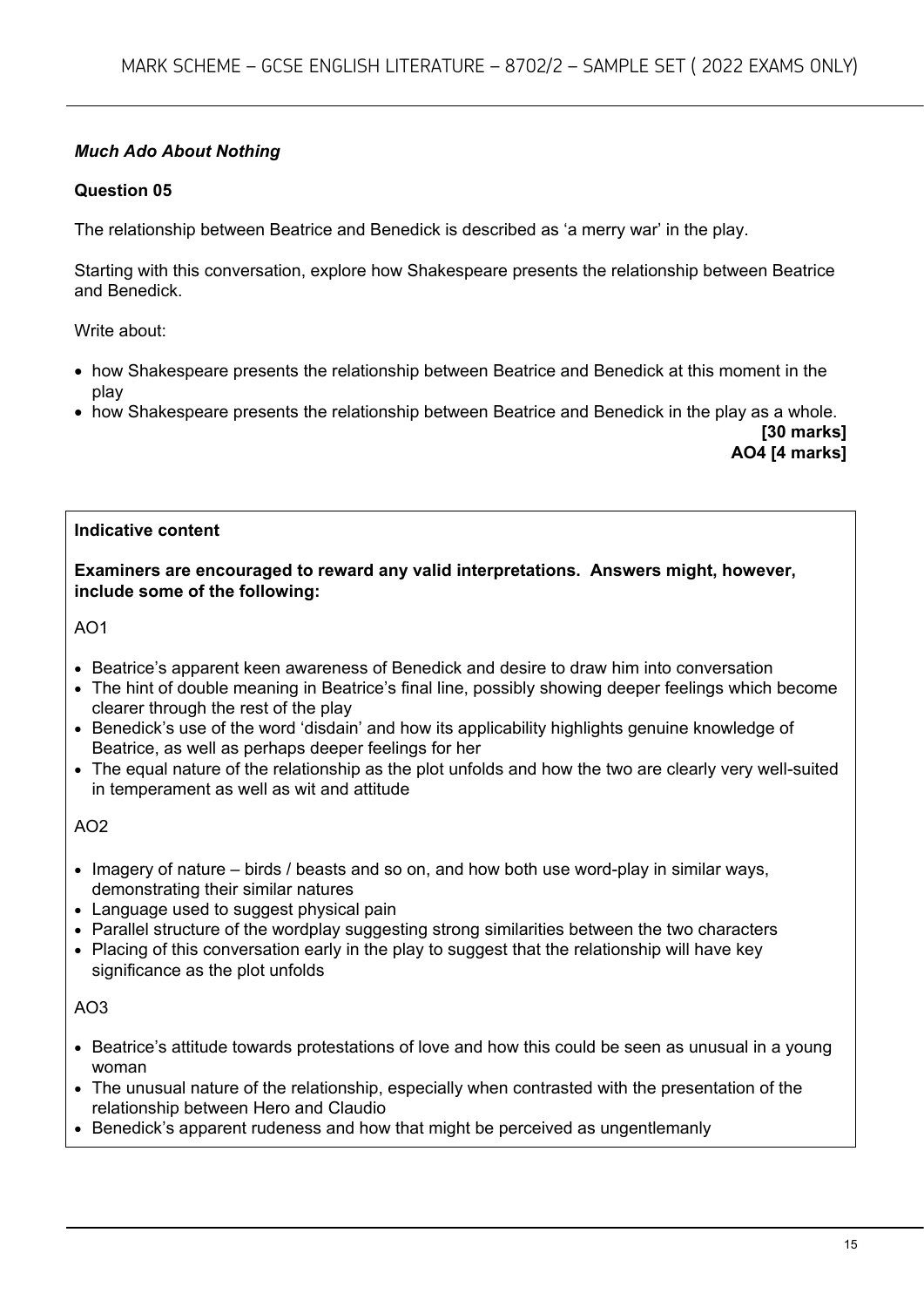#### *Julius Caesar*

#### **Question 06**

Starting with this speech, explore how Shakespeare presents Brutus as a conspirator in *Julius Caesar*.

Write about:

- how Shakespeare presents Brutus' thoughts about the plot to kill Caesar
- how Shakespeare presents Brutus as a conspirator in the play as a whole.

**[30 marks] AO4 [4 marks]**

#### **Indicative content**

**Examiners are encouraged to reward any valid interpretations. Answers might, however, include some of the following:**

#### $AO1$

- Given Caesar is his friend, Brutus seeks to temper Cassius's seeming blood lust by offering his own ideas about the plot
- Brutus suggests how the conspirators can almost 'justify' Caesar's murder to the Roman people '*sacrificers, but not butchers'*
- Brutus is at first reluctant to join the conspiracy as he loves Caesar but he loves Rome more
- Brutus popular in Rome and seen as honourable so it is important that the conspirators have him with them – but he can also be seen as naive
- Reference to Brutus after Caesar's death, eg Brutus misiudged the consequences of Caesar's murder

#### AO2

- Repeated use of contrast to convey Brutus' thoughts about the plot, eg *'purgers, not murderers'*
- Brutus shows what passes for respect for Caesar '*carve him as a dish fit for the gods' –* a grotesque image.
- The drama of Caesar's murder
- The various methods used in Brutus' soliloquy in Act 2 Scene 1 as he considers the conspiracy
- Mark Antony's speech at Caesar's funeral use of irony / repetition of 'Brutus is an honourable man'

- Ideas about honour in relation to Brutus
- The importance of the good of Rome in the plotting / in Brutus' decision
- Deception / plotting / greed
- Ideas about wrangling for political power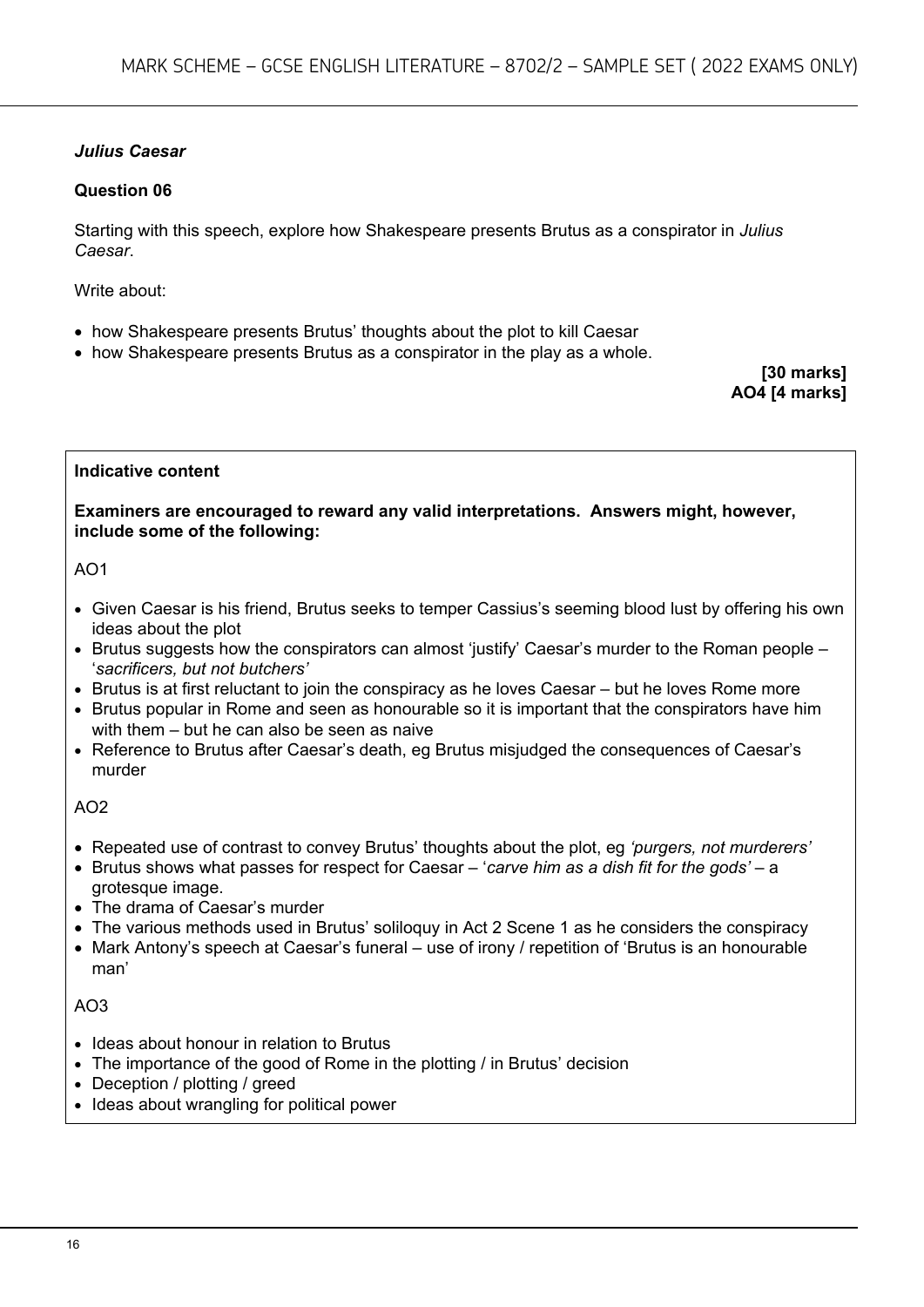| <b>Mark</b>                                                                          | <b>AO</b>       | <b>Typical features</b>                                                                                                                                                                       | How to arrive at a mark                                                                                                                                                                                                                                                                                                           |  |
|--------------------------------------------------------------------------------------|-----------------|-----------------------------------------------------------------------------------------------------------------------------------------------------------------------------------------------|-----------------------------------------------------------------------------------------------------------------------------------------------------------------------------------------------------------------------------------------------------------------------------------------------------------------------------------|--|
| Level 6<br>Convincing,<br>critical<br>analysis and<br>exploration<br>$21 - 24$ marks | AO <sub>1</sub> | • Critical, exploratory conceptualised response to<br>task and text.<br>• Judicious use of precise references to support<br>interpretation(s).                                                | At the top of the level, a candidate's response is likely to be a<br>critical, exploratory, well-structured argument. It takes a<br>conceptualised approach to the task supported by a range of<br>judicious references. There will be a fine-grained and insightful<br>analysis of methods supported by judicious use of subject |  |
|                                                                                      | AO <sub>2</sub> | • Analysis of writer's methods with subject<br>terminology used judiciously.<br>• Exploration of effects of writer's methods to<br>create meanings.                                           | terminology.<br>At the bottom of the level, a candidate will have Level 5 and<br>be starting to demonstrate elements of exploratory thought<br>and/or analysis of writers' methods.                                                                                                                                               |  |
| Level 5<br>Thoughtful,<br>developed<br>consideration                                 | AO <sub>1</sub> | • Thoughtful, developed response to task and<br>text.<br>• Apt references integrated into interpretation(s).                                                                                  | At the top of the level, a candidate's response is likely to<br>include be thoughtful, detailed and developed. It takes a<br>considered approach to the task with references integrated into<br>interpretation; there will be a detailed examination of the effects<br>of methods supported by apt use of subject terminology.    |  |
| $17-20$ marks                                                                        | AO <sub>2</sub> | • Examination of writer's methods with subject<br>terminology used effectively to support<br>consideration of methods.<br>• Examination of effects of writer's methods to<br>create meanings. | At the bottom of the level, a candidate will have Level 4 and<br>be starting to demonstrate elements of thoughtful consideration<br>and/or examination of writers' methods.                                                                                                                                                       |  |

### **Section B: Unseen poetry – Question 7 (24 marks – AO1=12, AO2=12)**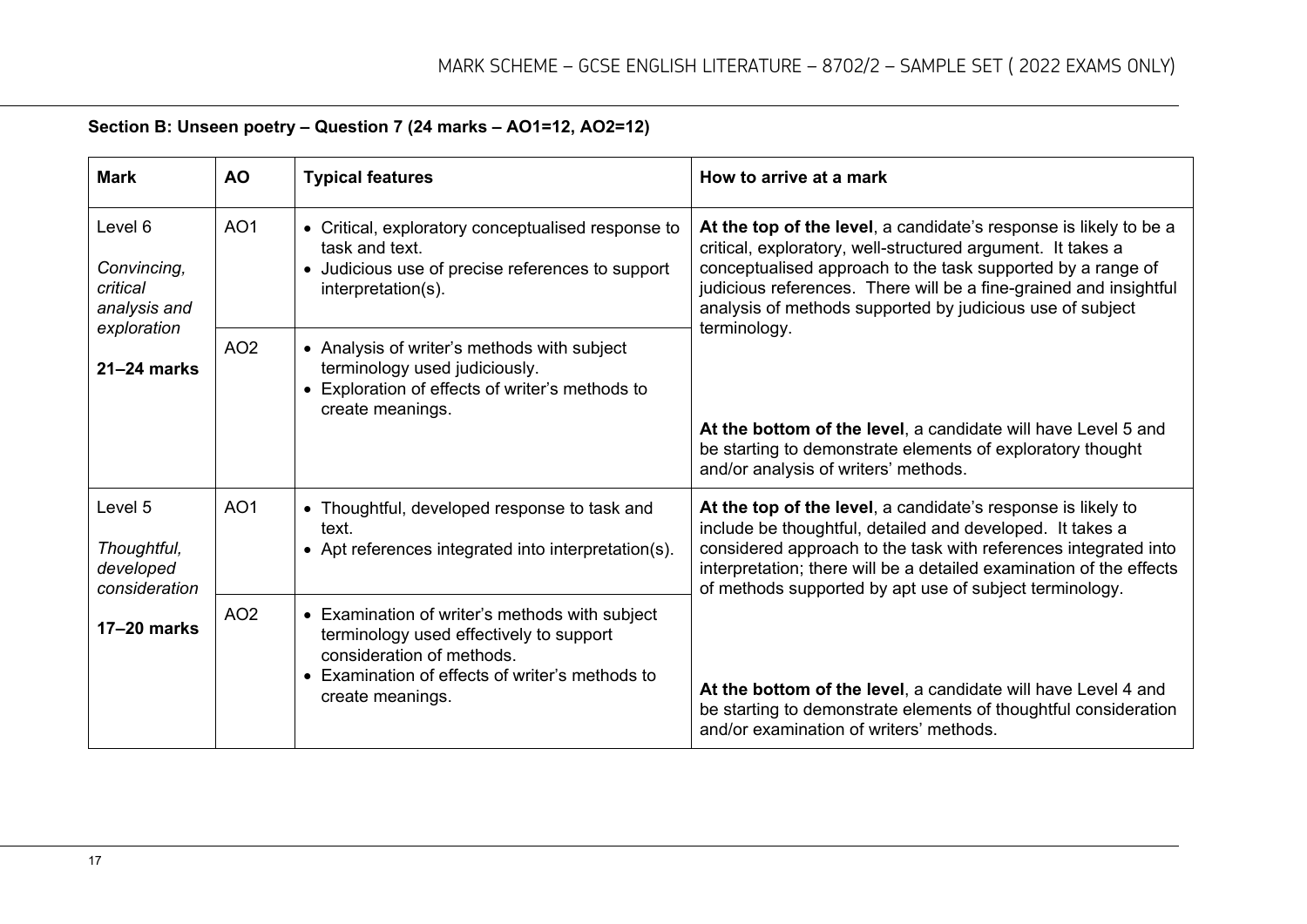| Level 4<br>Clear<br>understanding<br>$13 - 16$ marks | AO <sub>1</sub><br>AO <sub>2</sub> | • Clear, explained response to task and text.<br>• Effective use of references to support<br>explanation.<br>• Clear explanation of writer's methods with<br>appropriate use of relevant subject terminology.<br>• Understanding of effects of writer's method to<br>create meanings. | At the top of the level, a candidate's response is likely to be<br>clear, sustained and consistent. It takes a focused response to<br>the task which demonstrates clear understanding. It uses a<br>range of references effectively to illustrate and justify<br>explanation; there will be clear explanation of the effects of a<br>range of writer's methods supported by appropriate use of<br>subject terminology. |
|------------------------------------------------------|------------------------------------|---------------------------------------------------------------------------------------------------------------------------------------------------------------------------------------------------------------------------------------------------------------------------------------|------------------------------------------------------------------------------------------------------------------------------------------------------------------------------------------------------------------------------------------------------------------------------------------------------------------------------------------------------------------------------------------------------------------------|
|                                                      |                                    |                                                                                                                                                                                                                                                                                       | At the bottom of the level, a candidate will have Level 3 and<br>be starting to demonstrate elements of understanding and/or<br>explanation of writer's methods.                                                                                                                                                                                                                                                       |
| Level 3<br>Explained,<br>structured                  | AO <sub>1</sub>                    | • Some explained response to task and text.<br>• References used to support a range of relevant<br>comments.                                                                                                                                                                          | At the top of the level, a candidate's response is likely to be<br>explanatory in parts. It focuses on the task with a range of<br>points exemplified by relevant references from the text; there<br>will be identification of effects of a range of writer's methods                                                                                                                                                  |
| comments<br>9-12 marks                               | AO <sub>2</sub>                    | • Explained/relevant comments on writer's<br>methods with some relevant use of subject<br>terminology.<br>Identification of effects of writer's methods to<br>create meanings.                                                                                                        | supported by relevant use of subject terminology.<br>At the bottom of the level, a candidate will have Level 2 and<br>be starting to explain and/or make relevant comments on<br>writer's methods.                                                                                                                                                                                                                     |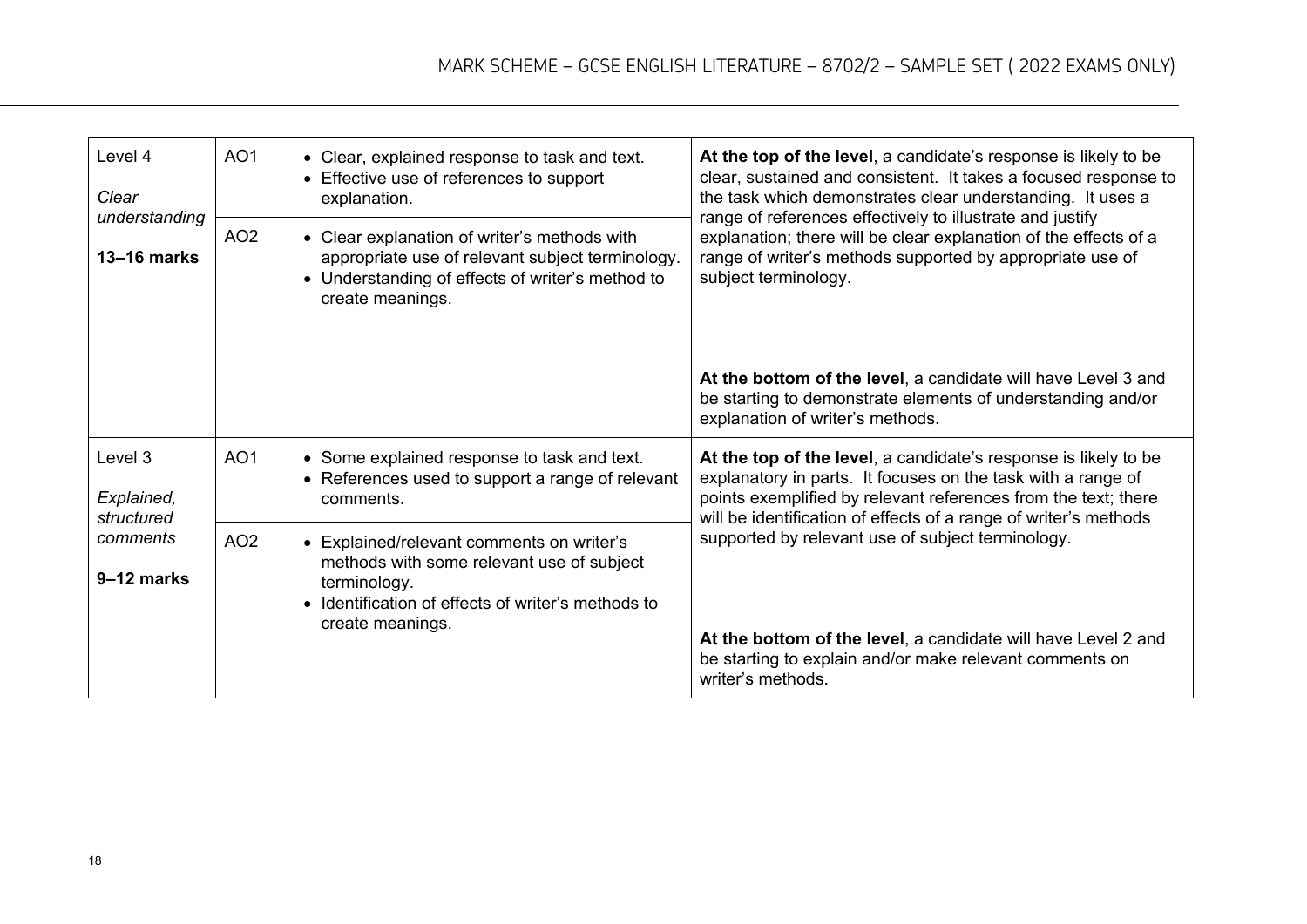| Level <sub>2</sub><br>Supported,<br>relevant<br>comments<br>5-8 marks | AO <sub>1</sub><br>AO <sub>2</sub> | • Supported response to task and text.<br>• Comments on references.<br>• Identification of writers' methods.<br>• Some reference to subject terminology. | At the top of the level, a candidate's response is likely to be<br>relevant and supported by some explanation. It will include<br>some focus on the task with relevant comments and some<br>supporting references from text. There will be identification of<br>deliberate choices made by the writer with some reference to<br>subject terminology. |
|-----------------------------------------------------------------------|------------------------------------|----------------------------------------------------------------------------------------------------------------------------------------------------------|------------------------------------------------------------------------------------------------------------------------------------------------------------------------------------------------------------------------------------------------------------------------------------------------------------------------------------------------------|
|                                                                       |                                    |                                                                                                                                                          | At the bottom of the level, a candidate will have Level 1 and<br>be starting to focus on the task and/or show awareness of the<br>writer making deliberate choices.                                                                                                                                                                                  |
| Level 1<br>Simple,<br>explicit<br>comments<br>1–4 marks               | AO <sub>1</sub>                    | • Simple comments relevant to task and text.<br>• Reference to relevant details.                                                                         | At the top of the level, a candidate's response is likely to be<br>narrative and/or descriptive in approach. It may include<br>awareness of the task and provide appropriate reference to text;<br>there will be simple identification of method with possible                                                                                       |
|                                                                       | AO <sub>2</sub>                    | • Awareness of writer making choices.<br>• Possible reference to subject terminology.                                                                    | reference to subject terminology.                                                                                                                                                                                                                                                                                                                    |
|                                                                       |                                    |                                                                                                                                                          | At the bottom of the level, a candidate's response will show<br>some familiarity with the text.                                                                                                                                                                                                                                                      |
| 0 marks                                                               |                                    | Nothing worthy of credit/nothing written.                                                                                                                |                                                                                                                                                                                                                                                                                                                                                      |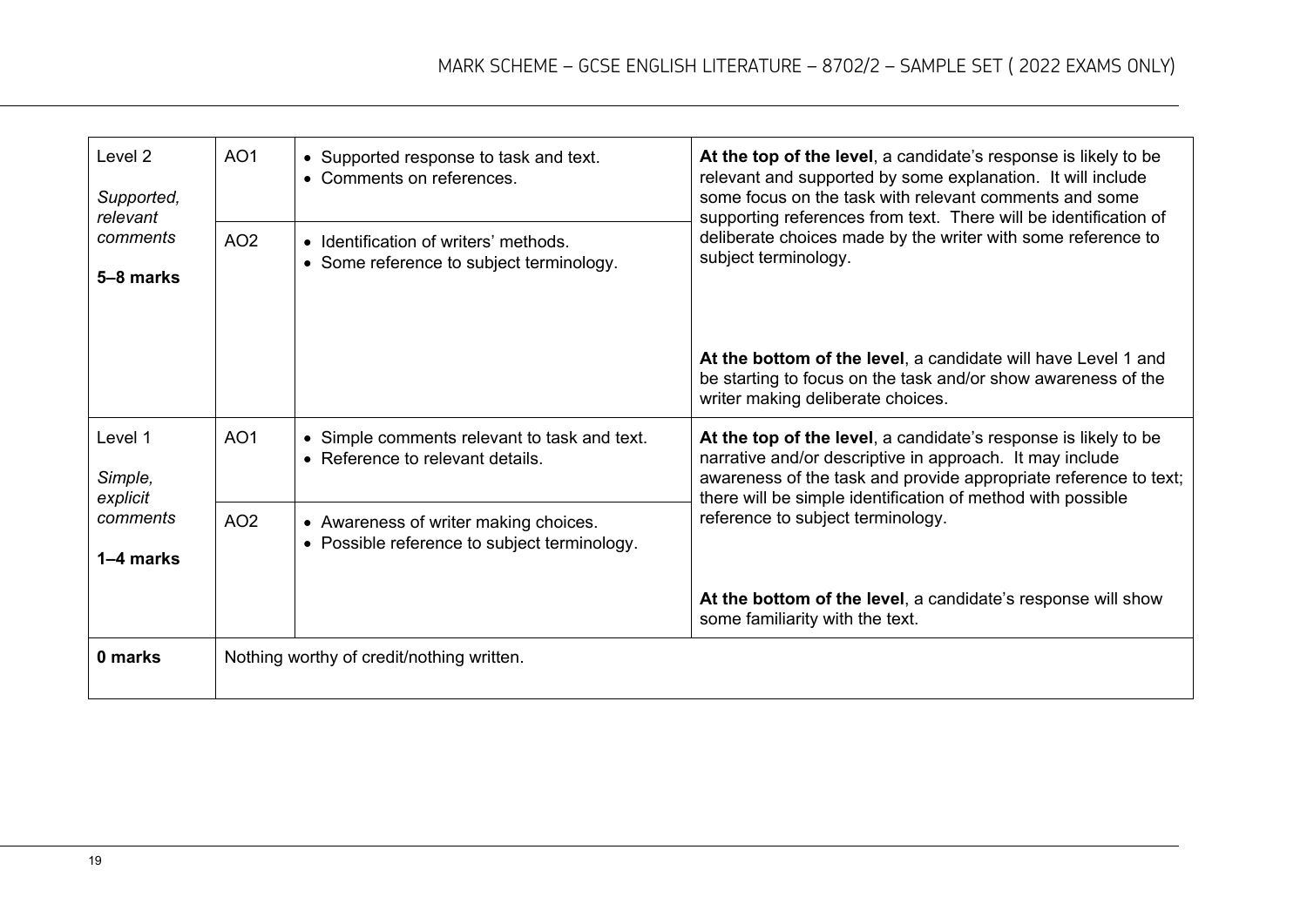#### **Section B: Unseen Poetry**

#### **Question 07.1**

In 'On Aging' how does the poet present the speaker's attitudes to growing old?

**[24 marks] AO4 [4 marks]**

#### **Indicative content**

#### **Examiners are encouraged to reward any valid interpretations. Answers might, however, include some of the following:**

AO1

- ideas about the speaker's annoyance towards those whose actions have offended her
- ideas about the speaker's anticipation of the stereotyped reactions towards her
- ideas about the speaker's feelings towards aging, the change in their physical appearance and the assertion that they are still the 'same person'
- ideas about the speaker's statement that their life is not over, their life is different and they have different interests to before
- ideas about the speaker's acceptance of understanding but not of sympathy
- ideas about the ambiguity of the final line and whether the speaker is being sarcastic or genuinely thankful to still be breathing

- use and effects of voice/perspective, the speaker's humorous, forthright tone and use of direct address
- use of imperatives 'Hold! Stop! Don't pity me!'
- imagery and description of 'bones', 'less hair' and 'less chin'
- use and effects of simile 'like a sack left on the shelf'
- repetition and the contrast of little/lot
- use and effects of dialect/non-standard English 'ain't' 'cause' and 'no rocking chair'